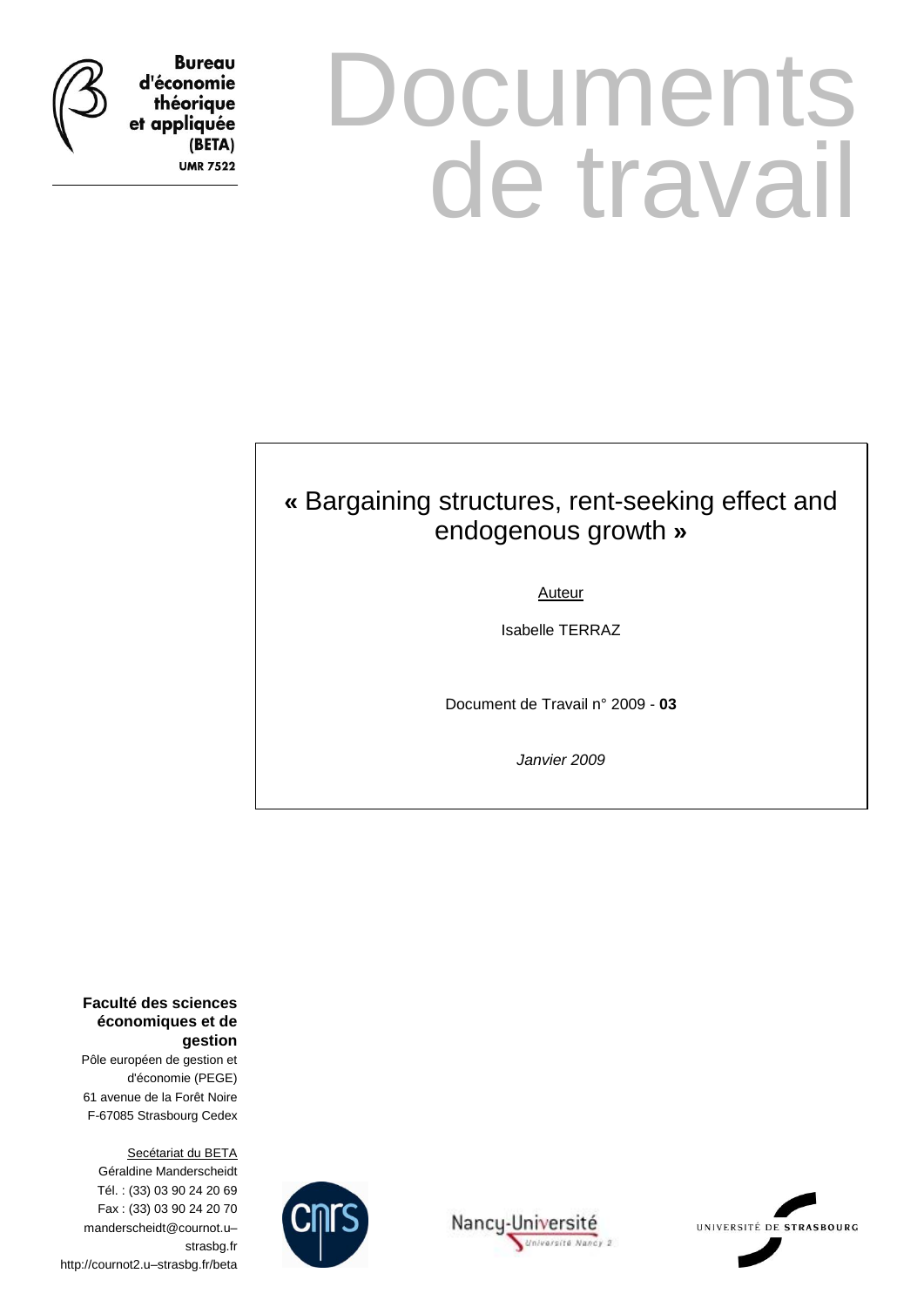## Bargaining structures, rent-seeking effect and endogenous growth

#### I. Terraz

*BETA, Université Louis Pasteur, Strasbourg* 

#### **Abstract**

 Market power of workers on wages is bound to affect economic performances. This paper focuses on this issue and analyse the influence of bargaining structures on growth and labor market functioning. To achieve this, we construct an endogenous growth model where growth appears as the result of a learning-by-doing process whereas imperfect information in the labor market implies matching frictions in the hiring process. If investment occurs before wage bargaining, the growth process can be durably altered. In this case, a higher bargaining power of worker does not give a clear-cut effect on growth.

**\_\_\_\_\_\_\_\_\_\_\_\_\_\_\_\_\_\_\_\_\_\_\_\_\_\_\_\_\_\_\_\_\_\_\_\_\_\_\_\_\_\_\_\_\_\_\_\_\_\_\_\_\_\_\_\_\_\_\_\_\_\_\_\_\_\_\_\_\_\_\_\_** 

*JEL classification*: E24; J50; J64; O40

*Keywords*: Bargaining structures; Equilibrium Unemployment; Endogenous growth; Learning-bydoing

**\_\_\_\_\_\_\_\_\_\_\_\_\_\_\_\_\_\_\_\_\_\_\_\_\_\_\_\_\_\_\_\_\_\_\_\_\_\_\_\_\_\_\_\_\_\_\_\_\_\_\_\_\_\_\_\_\_\_\_\_\_\_\_\_\_\_\_\_\_\_\_**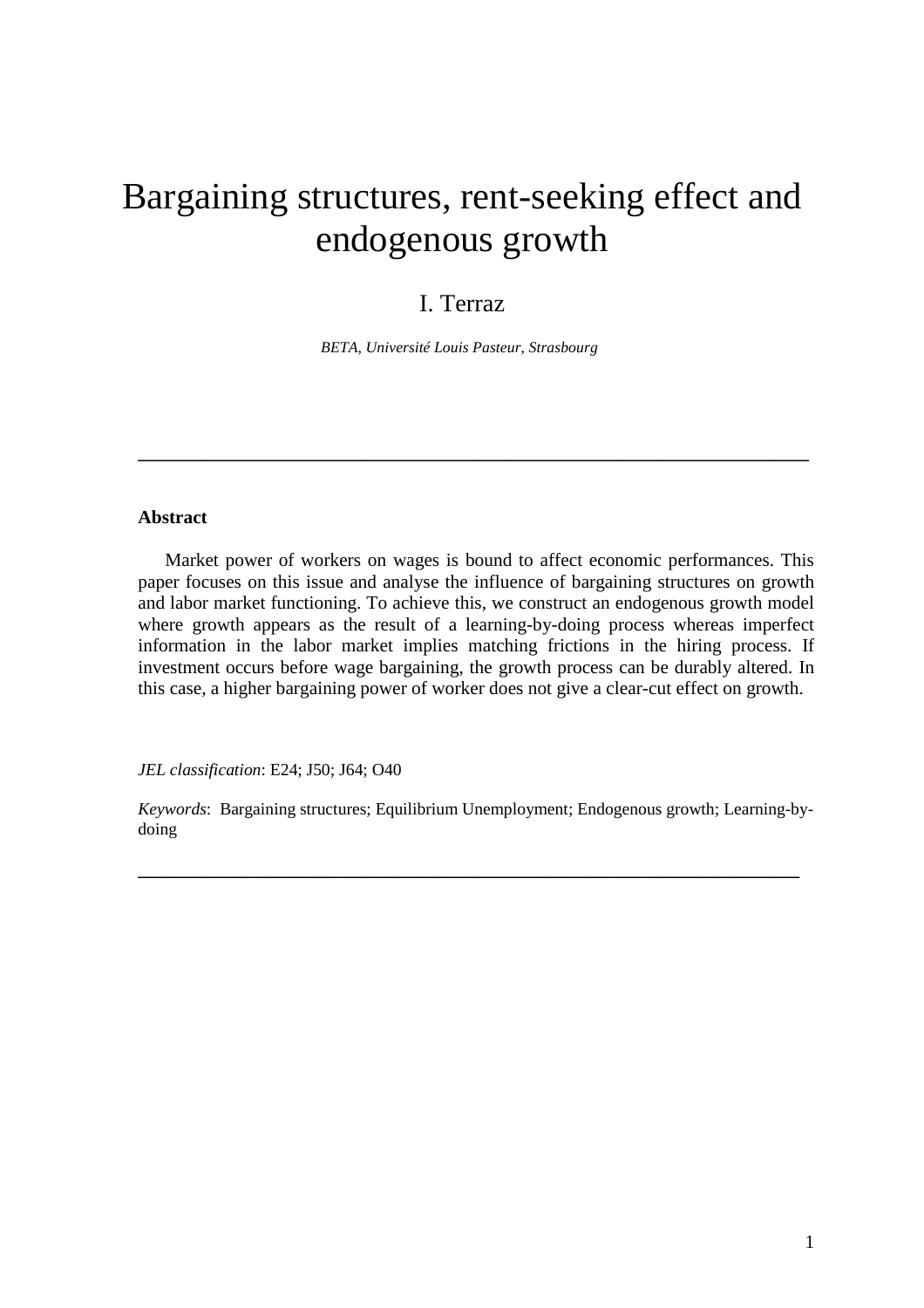#### **1. Introduction**

In most OECD countries, workers have their wages set by collective bargaining between employers and trade unions at the plant, firm, industry or aggregate level. Taking into account this established fact, a large literature developed in the eighties to assess the impact of union power on labor market functioning, being on the wage formation or on the unemployment rate (Nickell and Layard 1999, Booth 2002). More generally, during this period labor market institutions have been the object of an intensive political debate and sometimes seen as the cause of the high European rate of unemployment. Even if this explanation must be taken with caution as unemployment in Europe highly diverged in the nineties (Blanchard and Wolfers 2000), assessing the impact of bargaining procedures is worth examining.

On the other hand, a literature linking unemployment and growth followed Pissarides (1990) who introduced growth in a matching model. Whereas the growth process considered was exogenous, it has been made endogenous in Bean and Pissarides (1993) or in Pissarides (2000). Nevertheless, these models do not exhibit a clearcut link between unemployment and growth.

Our focus is to link these two domains. We will therefore aim to analyse bargaining in a broad context and relate this particular way of wage formation with a growth process. Some recent articles dealt with this subject. A lower unionization rate would result in higher research and development and higher growth according to Peretto (1998). Palokangas (1996, 2000) introduces bargaining in a Romer type growth model (1990). In this case, a higher bargaining power would result in a higher growth process along the following lines. Assuming that unions protect high qualified workers employment, a higher bargaining power results in a higher part of qualified workers employed and hence higher growth. Palokangas (2004) obtains the same kind of results with a growth process based on research and development but where the bargaining power is determined by laws and hence by the government.

With respect to the preceding articles, we rather consider search models in which trade is considered as a decentralised activity (Pissarides 2000, Cahuc 2001). In this framework unemployment and vacancies coexist due to imperfect information. Bargaining power is then considered at the worker level and we will consider its impact on the capital stock and on the growth process. Two bargaining games will be considered in turn: one in which firms and bargaining appear independent and one in which there is a hold-up problem. Indeed, following Grossman and Hart (1986) and Grout (1986), we consider in this latter game that firms have do decide investment before bargaining occurs. An increased bargaining power of workers therefore decreases firms' incentives to invest. Regarding growth, we adopt a Romerstyle endogenous growth model. A production externality implying non decreasing returns to capital allows an endogenous growth process.

After a presentation of the basic framework, we develop two models of bargaining which will be compared and analysed in a latter section.

#### **1. The basic framework**

In this section, we describe the basic framework we will be working with. The structure of the model is based on Pissarides (2000) but introduces an investment externality in the firm technology to allow endogenous growth. There are two broad categories of agents, firms and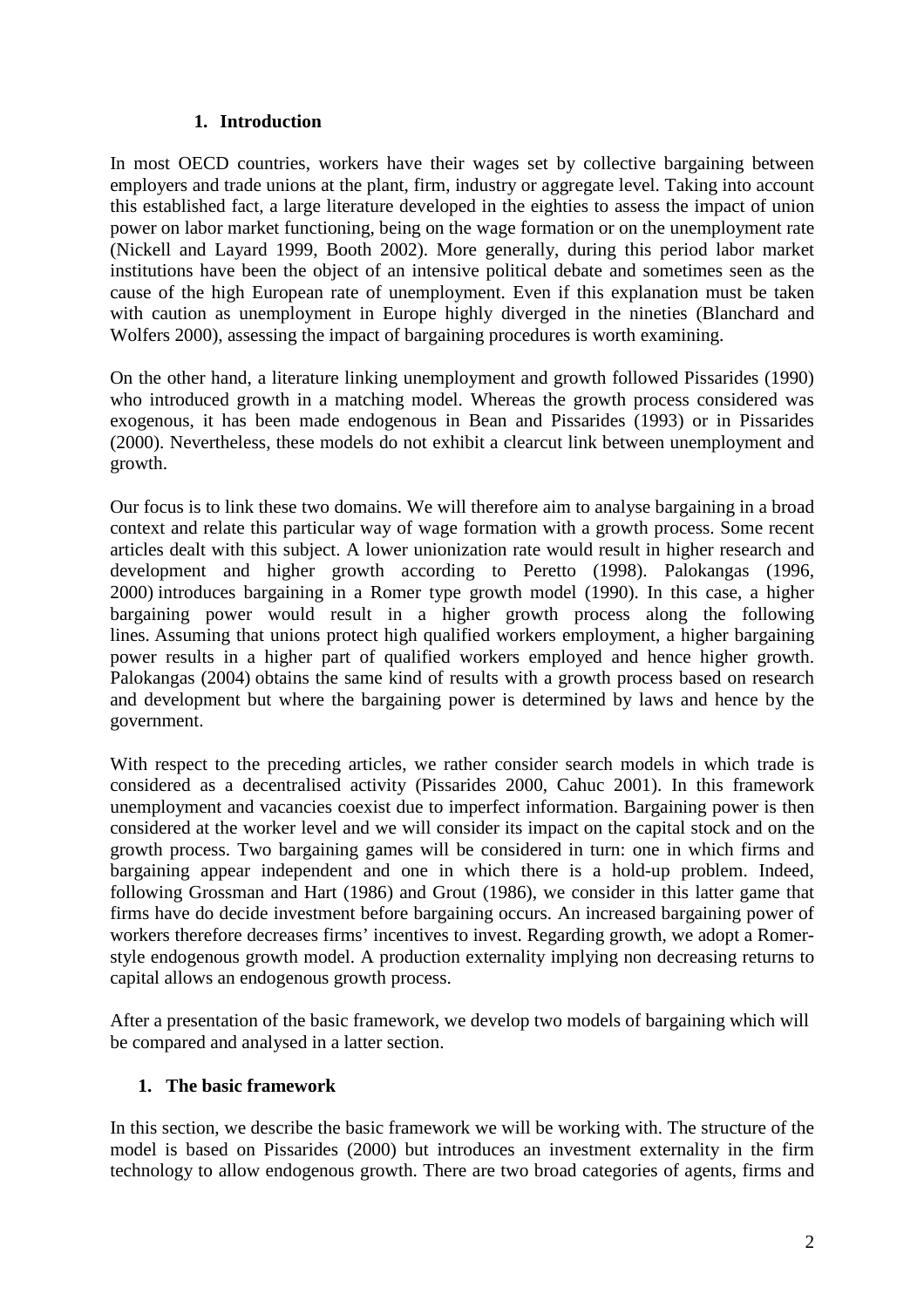workers, and time is continuous. The first subsection handles the labor market, a second firm's behaviour whereas the third one deals with consumer behaviour. A last section describes the wage bargain.

#### *Search in the labor market*

In all industrialized countries, mobility of the workforce is high. Workers evolve continuously between different states (employment, unemployment, inactivity) as job creation and job destruction processes are simultaneous. Hence, in presence of large flows on the labor market, it may not be adequate to assume that firms and workers can instantaneously locate each other. We rather consider imperfect information in the "meeting" process. In this case, unemployment and vacant jobs may coexist and the equilibrium unemployment appears as the result of these flows (Hall 1979, Pissarides 1979, 2000).

Job termination is the result of an exogenous shock which affects existing jobs at rate  $\lambda$ . This shock can be considered either as a demand or a productivity shock which destroys existing jobs. We thus stick to the initial hypothesis considered in Pissarides (1990) although this hypothesis has been highly discussed and reconsidered when trying to model labor market behaviour (Aghion and Howitt, 1994, Pissarides 2000). Nevertheless, this simplifying assumption can be justified as our purpose is not to focus on the labor market functioning. Moreover, it has also been made in a context of growth process (Pissarides 2000, Postel-Vinay, 1998, Moreno-Galbis, 2005).

Job creation depends on the number of vacancies firms decide to offer and on the efficiency of the matching process. For tractability reasons, we further assume that there is no on the job search neither job-to-job quitting. The hiring decision is the result of a matching function depending on the number of unemployed and vacant jobs:

$$
m = m(U, V) = m(uL, vL)
$$
\n<sup>(1)</sup>

where *U* and *V* denote respectively the number of unemployed and vacant jobs, *u* and *v* the rate of unemployment and vacancies and *L* is the labor force. The matching function is supposed increasing, concave in both arguments and homogeneous of degree one. This has been confirmed by numerous empirical studies in different countries (Layard et al., 1991, Feve and Langot, 1996, Berman, 1997).

A firm who decides to offer a vacancy is not sure to fill it. Assuming that firms who become successful are selected randomly from the vacancy pool, each vacancy is filled with probability  $m(uL, vL)/vL$ . As the matching function is homogeneous of degree one, this can be rewritten as  $q(\theta) = m(u/v, 1)$  where  $\theta = v/u$  stands for a measure of the tightness of the labor market. Other things being equal, more vacant jobs with respect to unemployment result in a lower probability to fill a vacancy ( $q'(\theta) \le 0$ ). Only unemployed workers are engaged in the matching process and they find a job with probability  $\theta q(\theta) = m(uL, vL)/uL$ . In this latter case, the tightness of the labor market plays again on the probability to be successful in a job search. Indeed, more vacant jobs with respect to unemployment result in a higher chance for unemployed workers to find a job.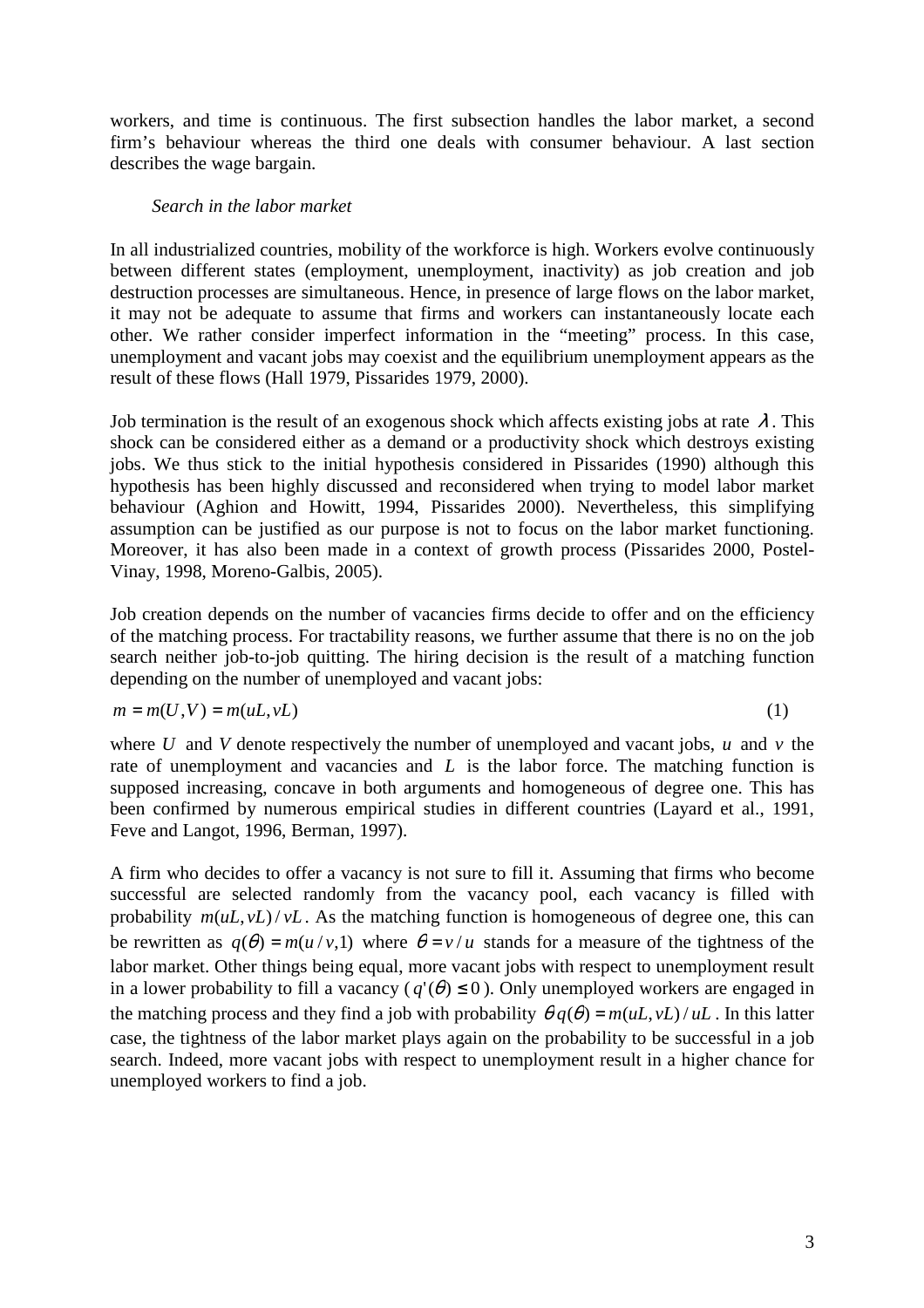*Firms and technological progress* 

Firms are homogeneous and produce a unique good which is either consumed by households or accumulated. The production process is represented by the following Cobb-Douglas function increasing with capital and labor in efficiency unit:

$$
F(Kt, kNt) = AKt\alpha(ktNt1-\alpha)
$$
\n(2)

 $K_t$  and  $N_t$  are respectively the capital and the employment of the representative firm and  $k_t$ the aggregate capital labor ratio which improves the efficiency of labor along the Romer (1986) framework. The production function verifies the usual neoclassical properties and exhibits constant returns to scale in the accumulated factors which allows unbounded growth. The effect of capital accumulation is not internalised by firms and is considered as an unintended by-product. It is then compatible with the existence of a competitive equilibrium.

Due to matching frictions in the labor market, unemployment and vacant jobs coexist. When deriving the critical condition for the supply of jobs, firms take into account that the rate of worker return is  $q(\theta)$  and that they lose jobs at the rate  $\lambda$ . Hence, employment in the

representative firms varies along the following lines:  $N_t = q(\theta)V_t - \lambda N_t$ .

Representative firm maximises the present discounted value of its expected profits:

$$
\max_{I_t, V_t} \int_0^\infty e^{-rt} \left[ F(K_t, kN_t) - w_t N_t - \gamma_t V_t - I_t \right] dt
$$
\n
$$
s.c. \begin{cases} \dot{K}_t = I_t \\ N_t = q(\theta) V_t - \lambda N_t \end{cases} \tag{3}
$$

Firms decide on investment  $(I_t)$  and on the number of vacant jobs  $(V_t)$  to offer. We suppose that capital does not depreciate and that it is hired at the price of output. No adjustment costs of capital are considered but costs of adjusting employment. In order to fill their vacancies, firms undergo hiring costs (cost of advertising, cost of hiring) which we denote  $\gamma$ . Finally, wage is the object of an individual bargaining between firm and worker.

#### *Consumers*

Whatever the source of their revenues, agents consume a unique good, either consumed or invested. At this stage, we namely ignore heterogeneity between agents due to their labor market status. This can be justified on the ground that revenues inside families are shared. It is also a useful modelling device to avoid a greater complexity of the model (Pissarides 2000).

An infinite-lived representative consumer seeks to maximise the value of its intertemporal utility which is assumed increasing, concave and of constant marginal utility.

Budget constraint or consumer wealth  $(W)$  evolves according to:  $W = rW - c + R$ . . It is increasing with the interest rate *r* and the revenue *R* , decreasing in consumption *c* .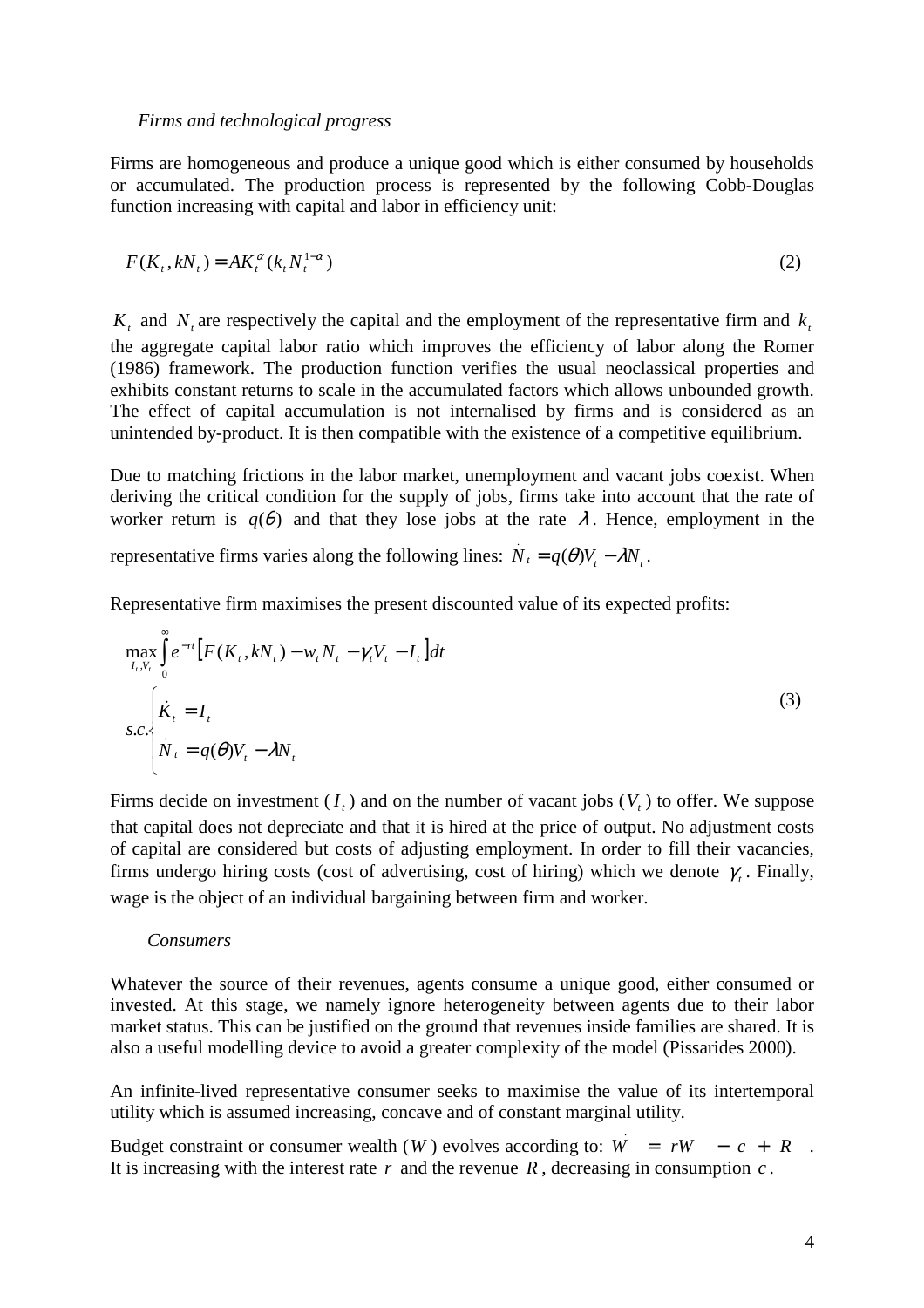The maximisation problem is:

$$
\max_{c_t} \int_0^{\infty} e^{-\rho t} \frac{c_t^{1-\nu} - 1}{1 - \nu} dt \quad s.c. \quad W = rW - c + R
$$
 (4)

Solving this program gives the rate of growth of consumption along the usual Keynes-Ramsey condition:

$$
g = \frac{c}{c} = \frac{1}{\nu} \left[ r - \rho \right] \tag{5}
$$

 The growth rate is higher, the higher the discrepancy between investment return and the rate of time preference. It therefore shows the arbitrage agents have to do to split their revenue between consumption and savings. All variables playing on the investment return will also affect the growth rate of the economy.

#### *Wage bargain*

Wage bargain takes place between the worker and the firm. We therefore move away from the collective bargaining problem to consider the impact of the individual bargaining power of the worker. As is commonly used in the labor literature, the wage rate is therefore the outcome of a Nash bargaining process. Both firms and workers have an incentive to agree on a wage rate as they would loose the joint surplus in case of disagreement.

When employed, a worker earns the wage rate  $w_t$  and he is searching a job when unemployed. When employed, the worker loses his job with probability  $\lambda$  while when unemployed, his probability to be employed is  $\theta q(\theta)$ .

Let  $E_t$  be the present-discounted value of the expected income of being employed and  $C_t$  the same for unemployed. We therefore write:  $rE_t = w_t - \lambda(E_t - C_t)$ . Interpreting this as asset equations, the market value of being employed is then equal to its return consisting in the wage perceived diminished by the expected return from being unemployed. The same for unemployed is noted:  $rC_t = z_t + \theta q(\theta)(E_t - C_t)$  with  $z_t$  being the alternative income workers get when unemployed.

On the firms' side, we write  $J_t$  the present discounted value of the expected income of having a job occupied and *V<sup>t</sup>* the same for vacant jobs. These two values take the following form:  $rJ_t = F'_{N} - w_t - \lambda (J_t - V_t)$  and  $rV_t = -x_t + q(\theta)(J_t - V_t)$ . When employed, a job yields a return corresponding to its marginal productivity minus its labor cost. This job incurs a probability  $\lambda$  to be destroyed. When vacant, this job is costly  $(x_t)$  but takes a value corresponding to its probability to be filled  $(q(\theta))$ .

Due to the existence of matching frictions, a global surplus appears from a successful bargain. The outcome of a Nash bargaining game depicts the labor share as a constant share of the global surplus created from a successful match:

$$
(E_t - C_t) = \beta (E_t - C_t + J_t - V) \tag{6}
$$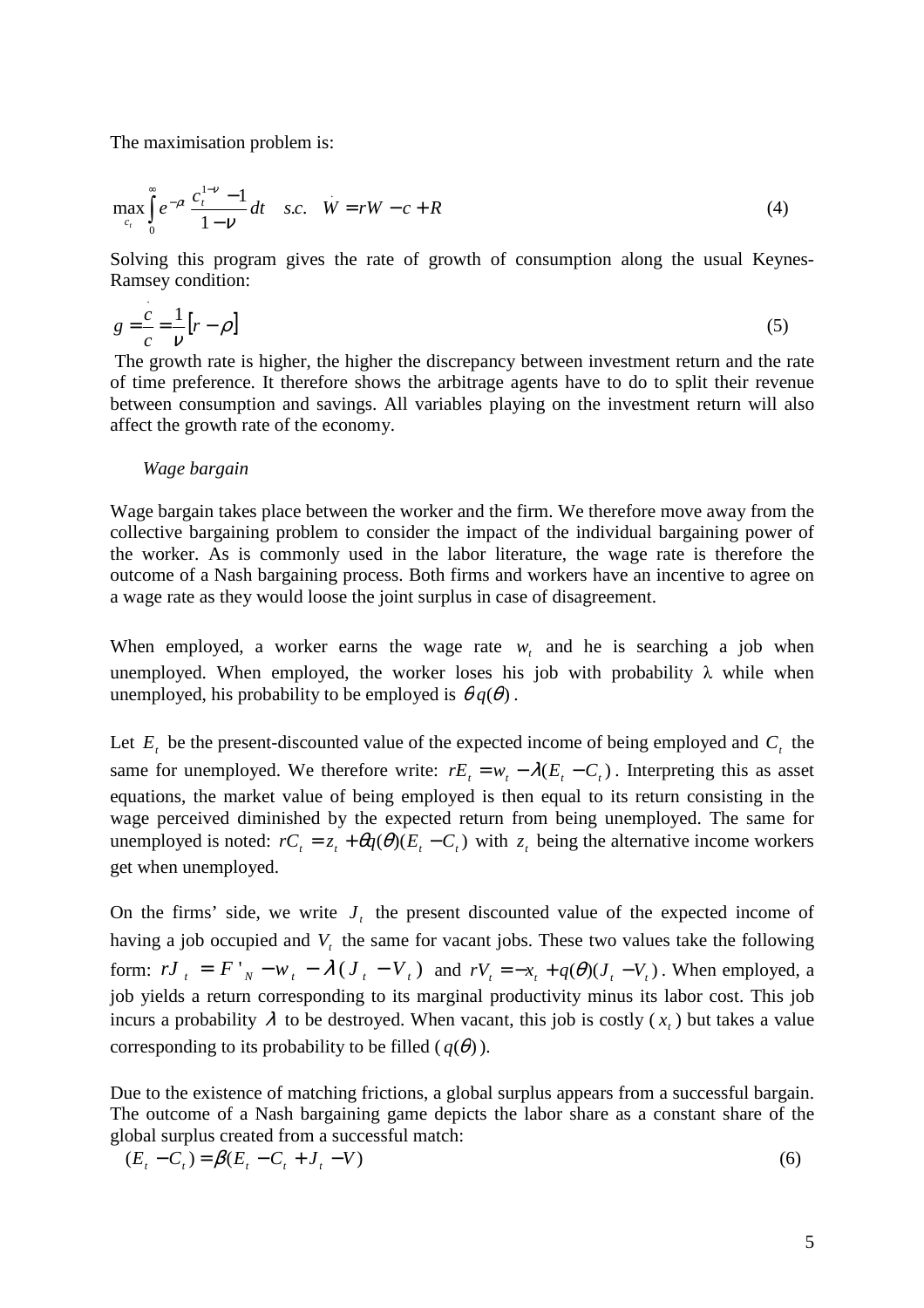The bargaining power of the worker  $(\beta)$  is treated as a constant parameter strictly between 0 and 1. A higher bargaining strength for the worker will then yield him a higher share of the global surplus.

Firms are free to offer vacancies and will do so until all the opportunities of profit are exploited ( $V = 0$ ). Using this condition and the values of  $E_t$ ,  $C_t$  and  $J_t$  allow us to write the wage bargained as:  $w_t = rC_t + \beta [F'_{N} - rC_t]$ . Finally, using the Nash bargaining solution so as a combination of the asset value equations gives the wage rate as follows:  $w_t = (1 - \beta)z_t + \beta [F'_{N} + \theta x_t]$  (7)

The wage obtained is a weighted average of the alternative wage and a term noted  $[F'_{N} + \theta x_{t}]$ which includes the marginal productivity of labor and the mean hiring cost of a vacant job per unemployed. We can justify the presence of this latter term in the wage equation since, if the bargaining is successful, the firm saves some hiring costs. This creates a rent which can be shared between the firm and the worker.

Finally, for a given bargaining power of the worker, a lower tightness on the labor market (lower  $\theta$ ) increases the probability to fill a vacancy and diminishes the expected cost to fill it. This hence results in a lower wage rate.

#### **2. Two models of bargaining**

Having set the general framework, we then focus on two bargaining games depending on the sequence of decisions between investment and wage. The models will be analysed along these two frameworks.

#### *Perfect capital market*

Let suppose that there is a perfect capital market so that a firm cannot be stuck with capital it cannot use. We then posit that it can always rent it on a second hand capital market without sunk cost. This can be modelled as if bargaining and firm decisions were taken independently.

The bargaining takes place between the firm and the worker as described before, where the cost of a vacant job is depicted as  $x_t = \gamma_t$ . This represents all the costs a firm incurs to fill its vacant job which we described as cost of advertising, of screening candidates and so on. In a long term perspective, these hiring costs are bound to increase so as the alternative wage workers perceive when unemployed. Along the lines of Bean and Pissarides (1993), we therefore suppose that they evolve according to the capital per capita. Let write  $z_t = bk_t$  and

$$
\gamma_t = \gamma_o k_t \text{ to be on a steady state growth path:}
$$
  
\n
$$
w_t = (1 - \beta)bk_t + \beta [F'_{N_t} + \theta \gamma_0 k_t]
$$
\n(8)

Turning to the firm's dynamic problem (4), we write a Hamiltonian to find the critical conditions for the supply of jobs and capital :

$$
H = F(K_t, kN_t) - w_t N_t - \gamma_t V_t + \mu I_t + \eta (q(\theta) V_t - \lambda N_t)
$$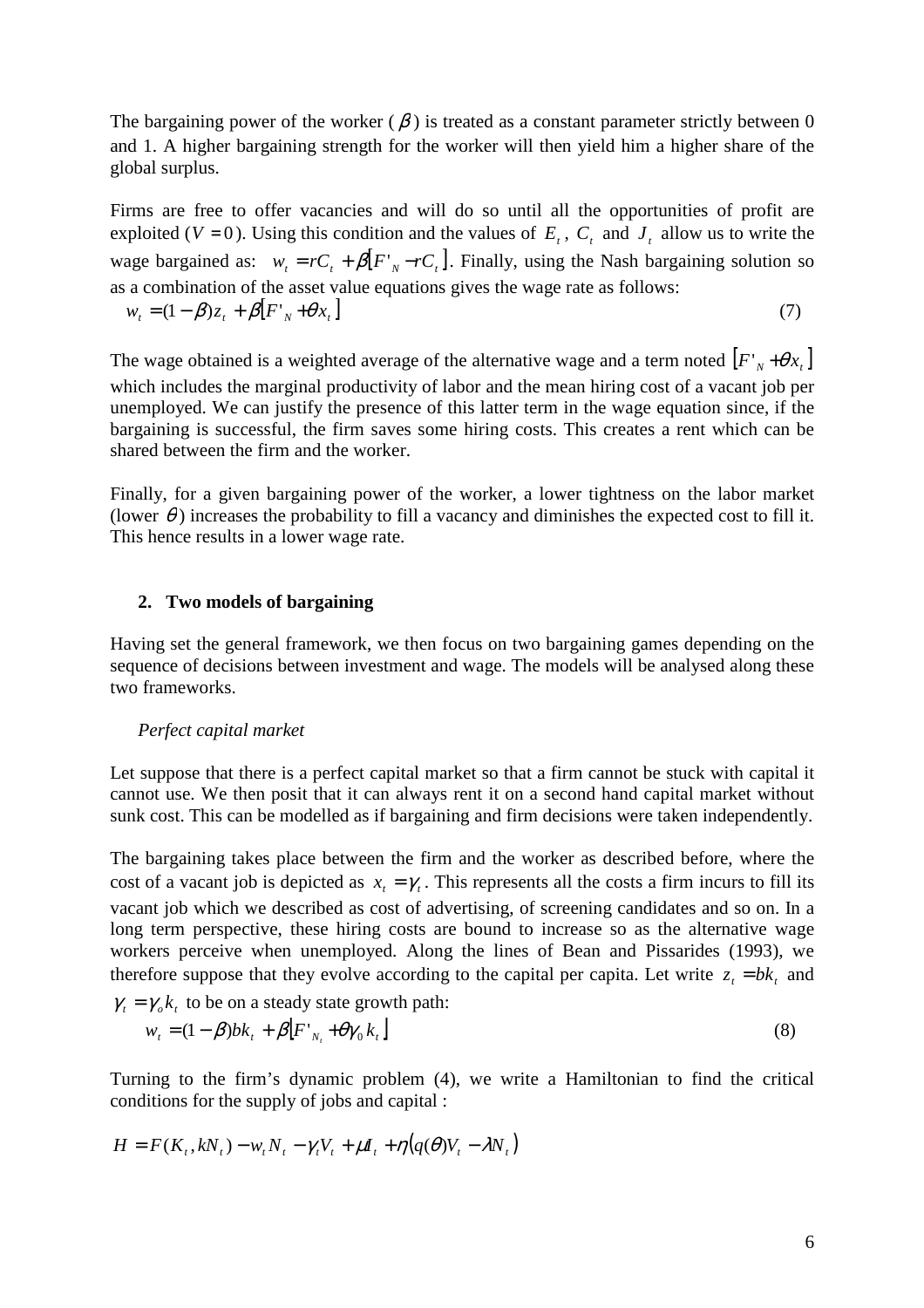where  $\mu$  and  $\eta$  represent respectively the marginal values of capital and labor. In steady state first order conditions can be rewritten:

$$
\begin{cases}\nr = F'_{\kappa_i} = A\alpha \\
F'_{\kappa_i} - w_i - (r + \lambda)\frac{\gamma_i}{q(\theta)} = 0\n\end{cases}
$$
\n(9)

As usual in a case of investment externality, marginal productivity of capital is constant and equal to  $A\alpha$ . Marginal productivity of labor is equal to the wage rate plus an additional term representing the actualised mean hiring cost of a vacant job which depends on the tightness of the labor market. Indeed, more vacancies with respect to unemployment result in a lower probability for the firm to fill its vacancy and then to a higher expected cost.

Integrating the wage equation (8) in this latter term, we obtain

$$
(1 - \beta)(F'_{N_t} - bk_t) - \frac{r + \lambda + \beta\theta q(\theta)}{q(\theta)}\gamma k_t = 0
$$
\n(10)

Simplifying equation (11) with respect to  $k<sub>t</sub>$  and replacing the interest rate by its value :

$$
(1 - \beta)(A(1 - \alpha) - b) - \frac{A\alpha + \lambda + \beta\theta q(\theta)}{q(\theta)}\gamma_0 = 0
$$
\n(11)

This job creation equation (labelled JC hereafter) can be solved for the tightness on the labor market and depicts the labor market functioning. Expressed in a  $(u, v)$  diagram, this gives an upward line with slope  $\theta$ . A higher tightness on the labor market increases the expected cost of a vacant job which decreases the opportunity for firms to offer vacant jobs. This tend tends to increase the unemployment rate.

Finally, the job motion equation  $|N_t = q(\theta)V_t - \lambda N_t|$ J  $\begin{pmatrix} \ddots \\ N_t = q(\theta)V_t - \lambda N_t \end{pmatrix}$  $\setminus$  $\left(N_t = q(\theta)V_t - \lambda N_t\right)$  can be expressed in steady state so as to depict the equilibrium unemployment rate. Noting that identical firms all have the same tightness parameter and that labor is supplied inelastically, we write  $V = \theta u L$  and  $N = (1 - u)L$  which can be reexpressed as  $\theta q(\theta)uL = \lambda(1 - u)L$ . Solving for *u* gives the wellknown Beveridge relation (noted UV).

$$
u = \frac{\lambda}{\lambda + \theta q(\theta)}\tag{12}
$$

By properties of the matching technology, this equation appears as a decreasing and convex curve in a vacancy-unemployment space (Figure 1). More vacancies result in a higher probability for worker to find a job and hence to a lower unemployment rate.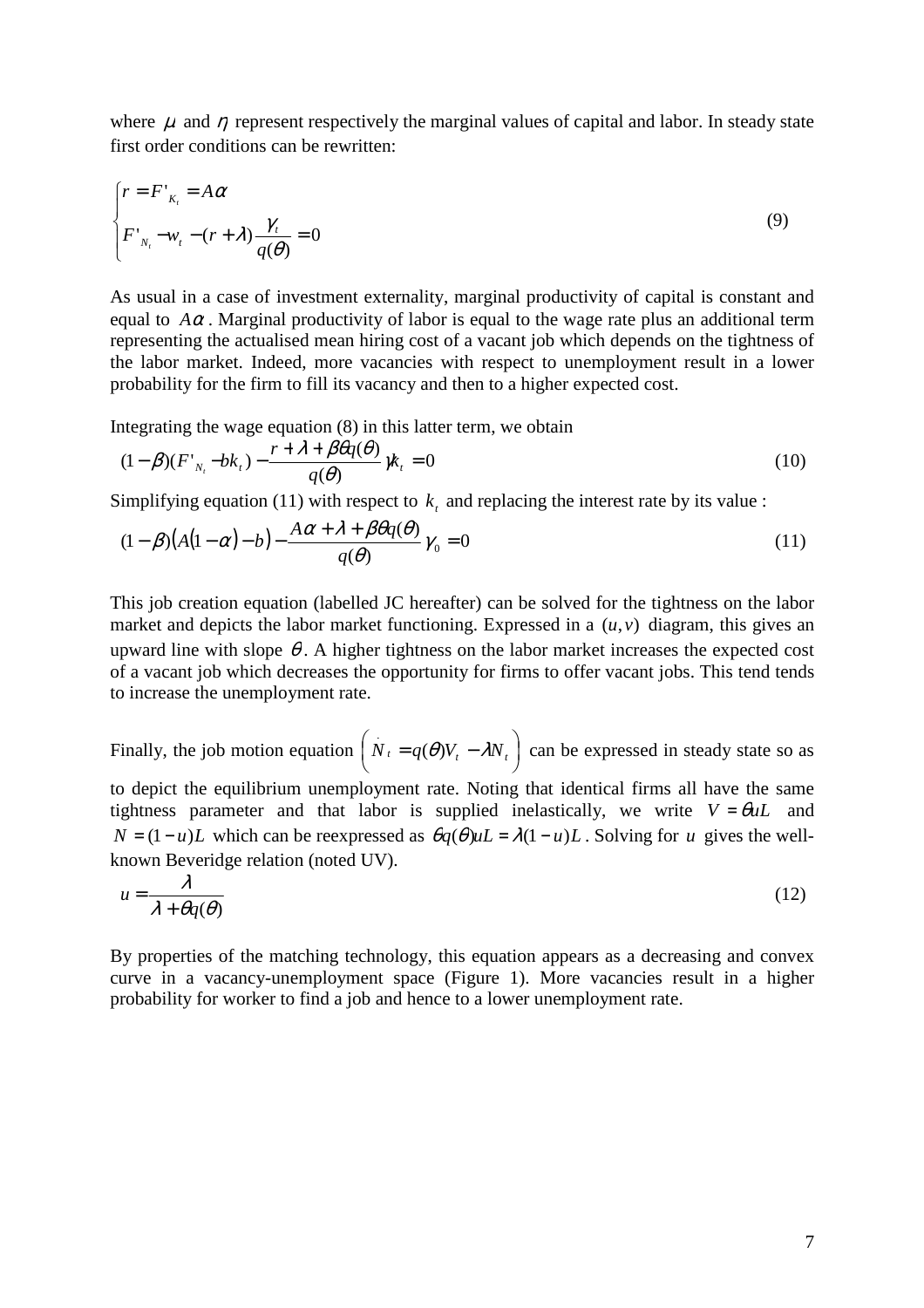

Fig. 1. Labor market equilibrium

Job creation condition and the Beveridge curve determine equilibrium unemployment and vacancies. All conditions modifying labor market functioning such as the alternative wage perceived by unemployed or bargaining power of the worker will move either the curves (JC) or (UV). It will then affect the tightness equilibrium of the labor market.

In summary, the basic equations of the model appear as follows:

$$
\begin{cases}\ng = \frac{1}{\nu} [r - \rho] & (5) \\
r = A\alpha & (9) \\
(1 - \beta)(A(1 - \alpha) - b) - \frac{A\alpha + \lambda + \beta\theta q(\theta)}{q(\theta)} \gamma_0 = 0 & (11) \\
u = \frac{\lambda}{\lambda + \theta q(\theta)} & (12)\n\end{cases}
$$

A dichotomy appears between the labor market functioning and the growth process. The interest rate is determined by the marginal productivity of capital, constant in such a model of endogenous growth. The incentive to report consumption is therefore also kept constant which guarantees a continuous growth process.

#### *Investment irreversibility*

We move away from the perfect capital market to consider a sequential model in which investment decisions of firms occur before bargaining takes place. This can be justified on several grounds, being that investment is irreversible (Grout 1984, Grossman and Hart 1986) or that bargaining can be reconsidered once investment has taken place (non biding contract). We do not consider that firms have the opportunity to hire capital on a second-hand market.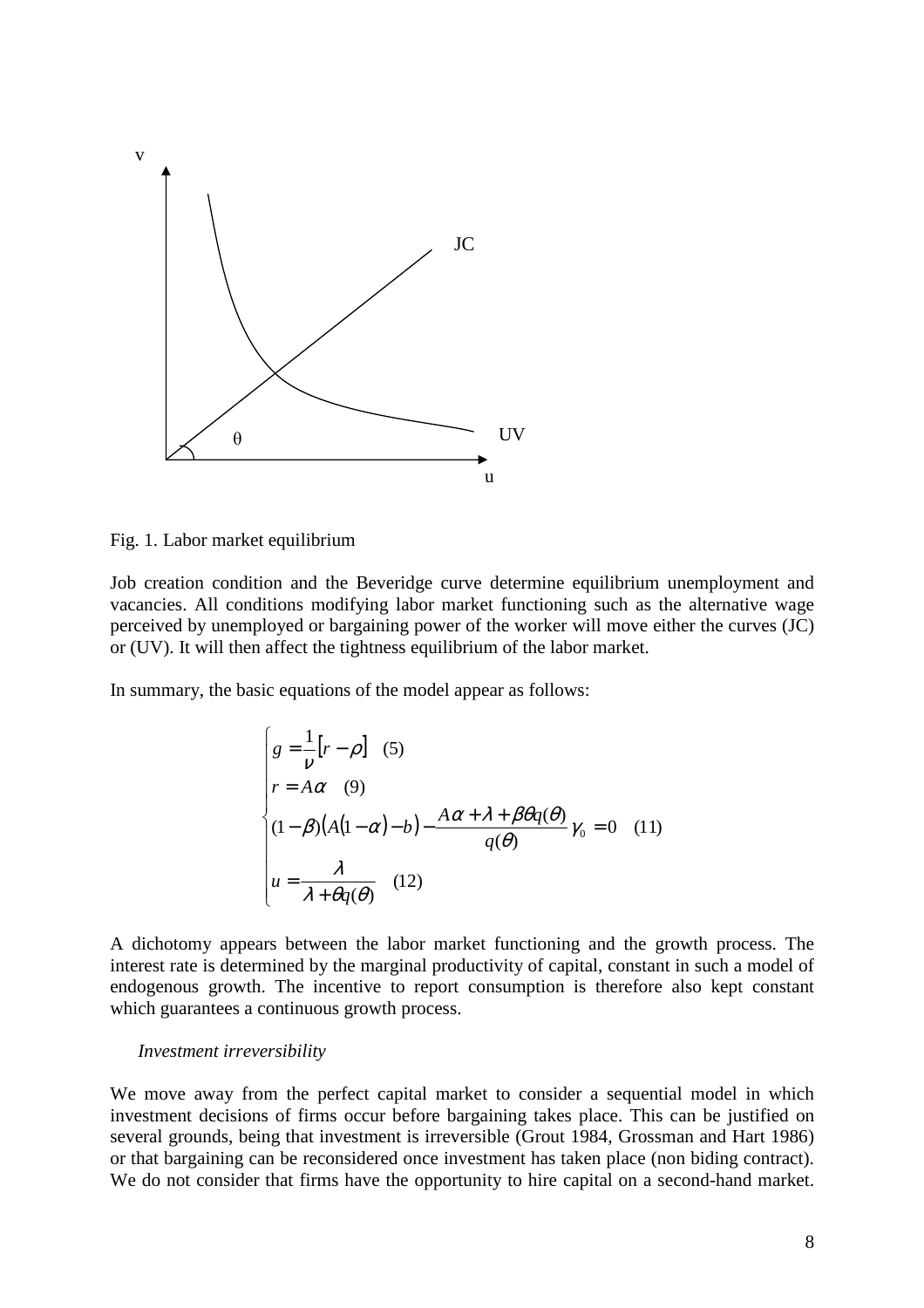In these two cases, decisions in the model are taken sequentially, investment taking place in a first step while the wage is bargained in a second step.

Applying backward induction to solve this sequential game, the representative firm decides on the capital stock to install integrating the bargaining result. Let then consider first the bargaining game in this configuration.

#### *Bargaining in a case of investment irreversibility*

Whatever the source of the sequential decisions, firms may have capital unemployed in a case of bargaining failure. This cost of unemployed capital has to be taken into account in the bargaining game.

In a case of bargaining failure, a firm who wanted to hire remains with a vacant job. This incurs costs for the firm made of cost of capital and cost of filling this vacancy. This then writes :  $x_t = \gamma_t + rk_t$ .

The wage equation resulting from the Nash bargaining process  $w_t = (1 - \beta)z_t + \beta [F'_t + \theta x_t]$ is :

$$
w_t = (1 - \beta)z_t + \beta [F'_{N} + \theta \gamma_t + \theta r k_t]
$$
\n(13)

As before, the wage bargained is a weighted average of the alternative wage and a term composed of the marginal productivity of labor and the mean hiring cost per worker. An additional term  $\theta$ rk, appears which stands for the mean capital lost per unemployed. For a given tightness and bargaining power of the worker, a higher investment results in a higher wage bargained as the worker extracts a higher part of the quasi rent of investment. We can finally note that this rent-seeking effect will be higher, the higher the bargaining power of the worker and the lower the unemployment rate.

#### *Investment decision*

Due to the sequential process, firms decide on investment before bargaining occurs. This is solved by backward induction taking account of the bargaining result. Firm's dynamic problem therefore writes:

$$
\max_{I_t} \int_0^{\infty} e^{-rt} \left[ F(K_t, kN_t) - w_t N_t - \gamma_t V_t - I_t \right] dt
$$
\n
$$
s.c. \begin{cases} \n\dot{K}_t = I_t \\ \nN_t = q(\theta) V_t - \lambda N_t \\ \nw_t = (1 - \beta) z_t + \beta \left[ F'_{N} + \theta \gamma_t + \theta r k_t \right] \n\end{cases} \tag{14}
$$

Writing a Hamiltonian and solving this as before, we obtain the following steady-state equilibrium conditions:  $r = F'_{K} - w'_{K} N$ . In equilibrium, the return of an additional unit of capital is equal to its cost. As before, the return is made of the marginal productivity of capital but this is now diminished by a term showing the influence of capital on the wage bargained. Hence, firms explicitly take into account the effect of its decision on the wage bargained.

$$
w'_{K} = \beta F''_{NK} + \beta \frac{\theta r}{N}
$$
 (15)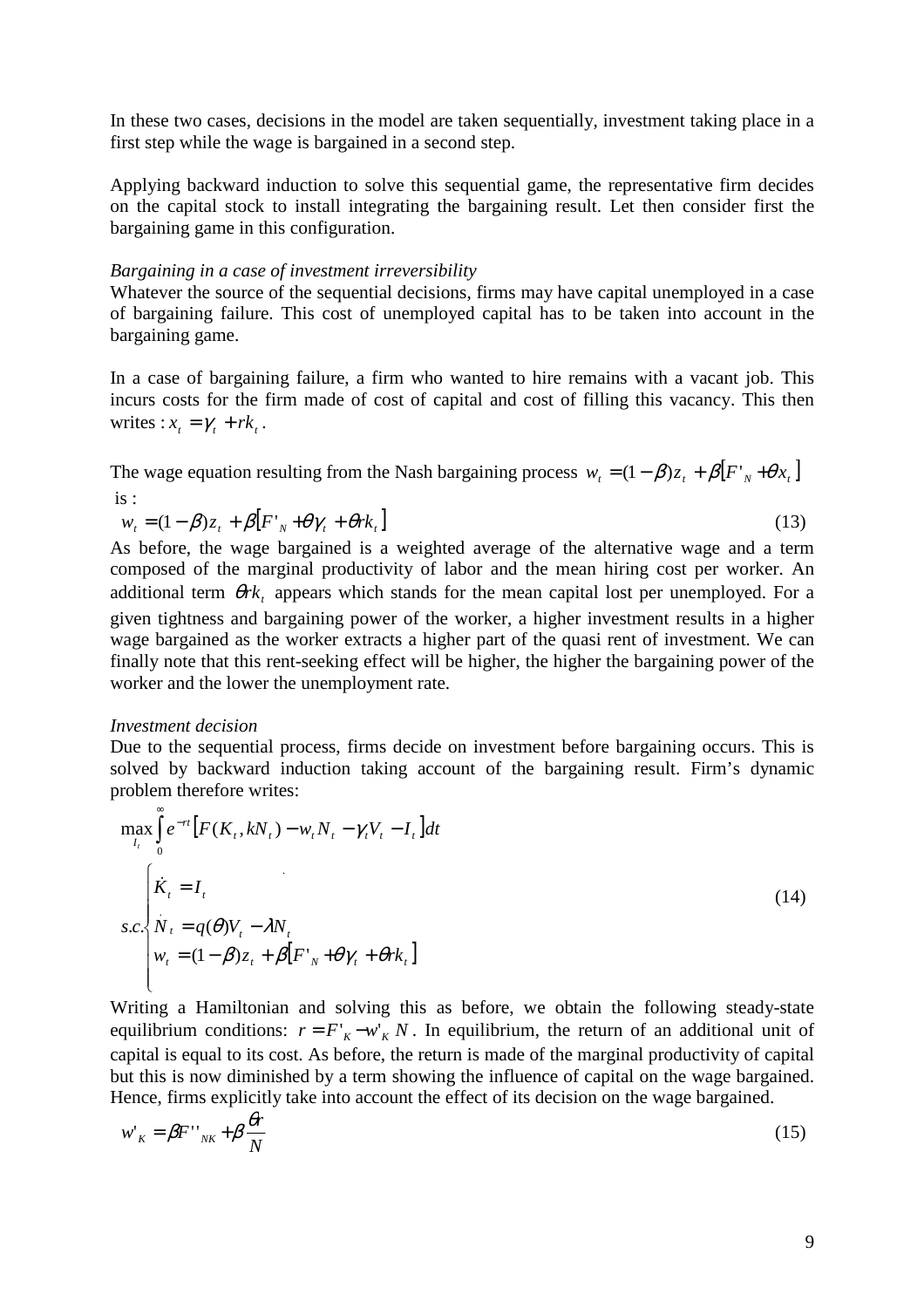In the wage equation, capital exerts an influence on the marginal productivity of labor so as a term representing the rent-seeking behaviour of the worker. The two terms are positive and support the idea that a higher capital stock leads to a higher wage bargained.

Using the production function expression, we then obtain as equilibrium conditions:

$$
r = \frac{A\alpha[1 - \beta(1 - \alpha)]}{1 + \beta\theta} \tag{16}
$$

Let us first return to the capital equilibrium condition. In a sequential framework, the return of capital is diminished as workers appropriate a part of the quasi-rent of capital. For given labor market conditions, a higher bargaining power of the worker increases the rent-seeking effect and hence reduces the return of capital  $(r'_{\beta} < 0)$ .

Besides this fact, labor market conditions also play on this rent-seeking behaviour of the worker. This effect increases with the tightness on the labor market  $(r'_{\theta} < 0)$ . A lower unemployment means that workers extract a higher part of the capital installed. On the opposite, a higher unemployment rate reduces this kind of effect. This then relates conditions on the labor market and return of capital and offer and interesting link between the two.

#### *Employment decision*

As in the perfect capital market case, first order conditions for the employment decision of firms appear as follows:

$$
F'_{N_t} - w_t - (r + \lambda) \frac{\gamma_t}{q(\theta)} = 0
$$
\n(17)

Making use of the particular wage equations in investment irreversibility (14) and simplifying with respect to  $k_t$ , we then obtain:

$$
(1 - \beta)(A(1 - \alpha) - b) - \beta \theta r - \frac{r + \lambda + \beta \theta q(\theta)}{q(\theta)} \gamma_0 = 0
$$
\n(18)

In this framework, labor market conditions do not solve independently of the rest of the model. The following system determines jointly interest rate and tightness on the labor market:

$$
\begin{cases}\nr = \frac{A\alpha[1-\beta(1-\alpha)]}{1+\beta\theta} & (16) \\
(1-\beta)(A(1-\alpha)-b) - \beta\theta r - \frac{r+\lambda+\beta\theta q(\theta)}{q(\theta)}\gamma_0 = 0 & (18)\n\end{cases}
$$

In a case of sequential decision, the dichotomy obtained before is no longer valid. When investment decision intervenes before bargaining occurs, the return of investment and the job creation equation are jointly determined.

These two conditions can be depicted in a  $(\theta, r)$  diagram. Let denote (KC) the capital equilibrium curve and  $(JC<sub>2</sub>)$  the job creation curve in a case of investment irreversibility. These two curves are downward sloping in a  $(\theta, r)$  diagram. More precisely, a higher interest rate results in a higher sunk cost of capital and a higher wage bargained for the worker. This decreases the profitability to offer a vacancy for firms and lead to a lower tightness on the labor market. On the investment side, a higher tightness on the labor market which means that there are more vacant jobs with respect to unemployment, implies that the rent-seeking effect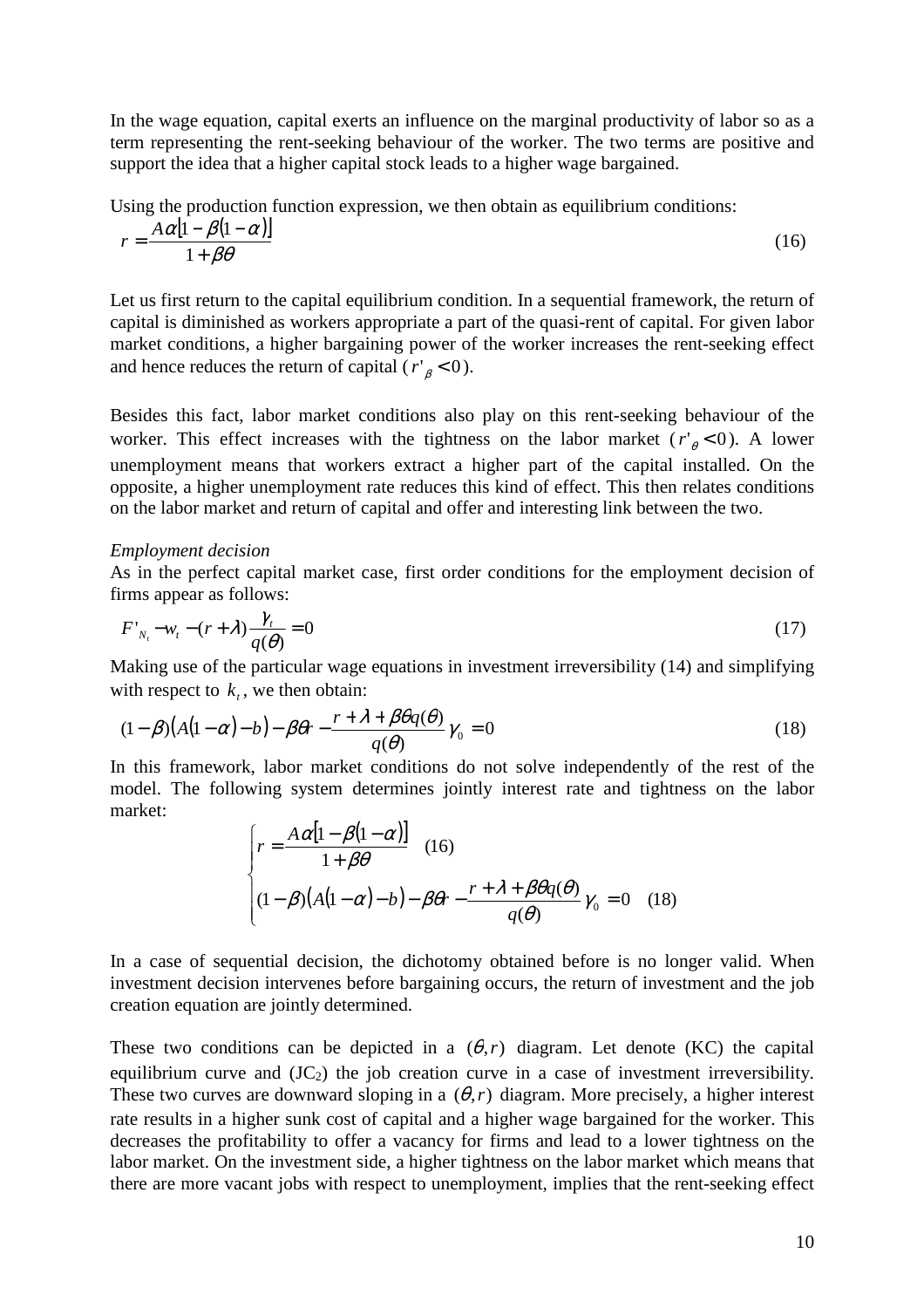of the worker is greater and hence the interest rate lower. Once again, this results in a downward relation between tightness and interest rate.

The model is therefore depicted by the following equations:

$$
\begin{cases}\ng = \frac{1}{v} [r - \rho] & (5) \\
r = \frac{A\alpha [1 - \beta (1 - \alpha)]}{1 + \beta \theta} & (16) \\
(1 - \beta)(A(1 - \alpha) - b) - \frac{r + \lambda + \beta \theta q(\theta)}{q(\theta)} \gamma_0 = 0 & (18) \\
u = \frac{\lambda}{\lambda + \theta q(\theta)} & (12)\n\end{cases}
$$

The dichotomy depicted in the preceding game no longer appears. A system determines jointly equilibrium interest rate and tightness. These being solved, the return on capital allows to obtain the growth rate of the economy, this being higher, the higher the investment return. On the other hand, tightness on the labor market determines the equilibrium unemployment rate along the traditional Beveridge curve.

#### 3. **Growth in two bargaining games**

Whereas in the first game a dichotomy appeared between labor market condition and return of capital, a link is established in case of sequential bargaining. After comparing the growth rate obtained, the influence of the bargaining power of worker on the labor market variables and the growth process will then be considered along these two lines.

#### *Comparing growth rates*

Investment irreversibility will impact the growth process and clearly depicts a lower growth rate:

$$
\frac{1}{\nu} \left[ \frac{A\alpha[1-\beta(1-\alpha)]}{1+\beta\theta} - \rho \right] < \frac{1}{\nu} [A\alpha - \rho]
$$

This means that the rate of growth in case of investment irreversibility can be durably altered by the rent-seeking behaviour of the worker. By affecting the return of capital, workers play on the incentive to report consumption and hence on the growth rate. The structure of investment or of the employment contract may play a role.

#### *Bargaining power of the worker and growth*

In these two games, the influence of the bargaining power of worker also widely differs. In a perfect capital market, a higher bargaining power of the worker would move the job curve (Figure 2) to the right. As the wage increases due to the higher bargaining power of the worker, it is less profitable to offer vacancies in this framework. This then leads to a higher unemployment rate and a lower number of vacant jobs. In this game, the higher bargaining power only impacts labor market performance.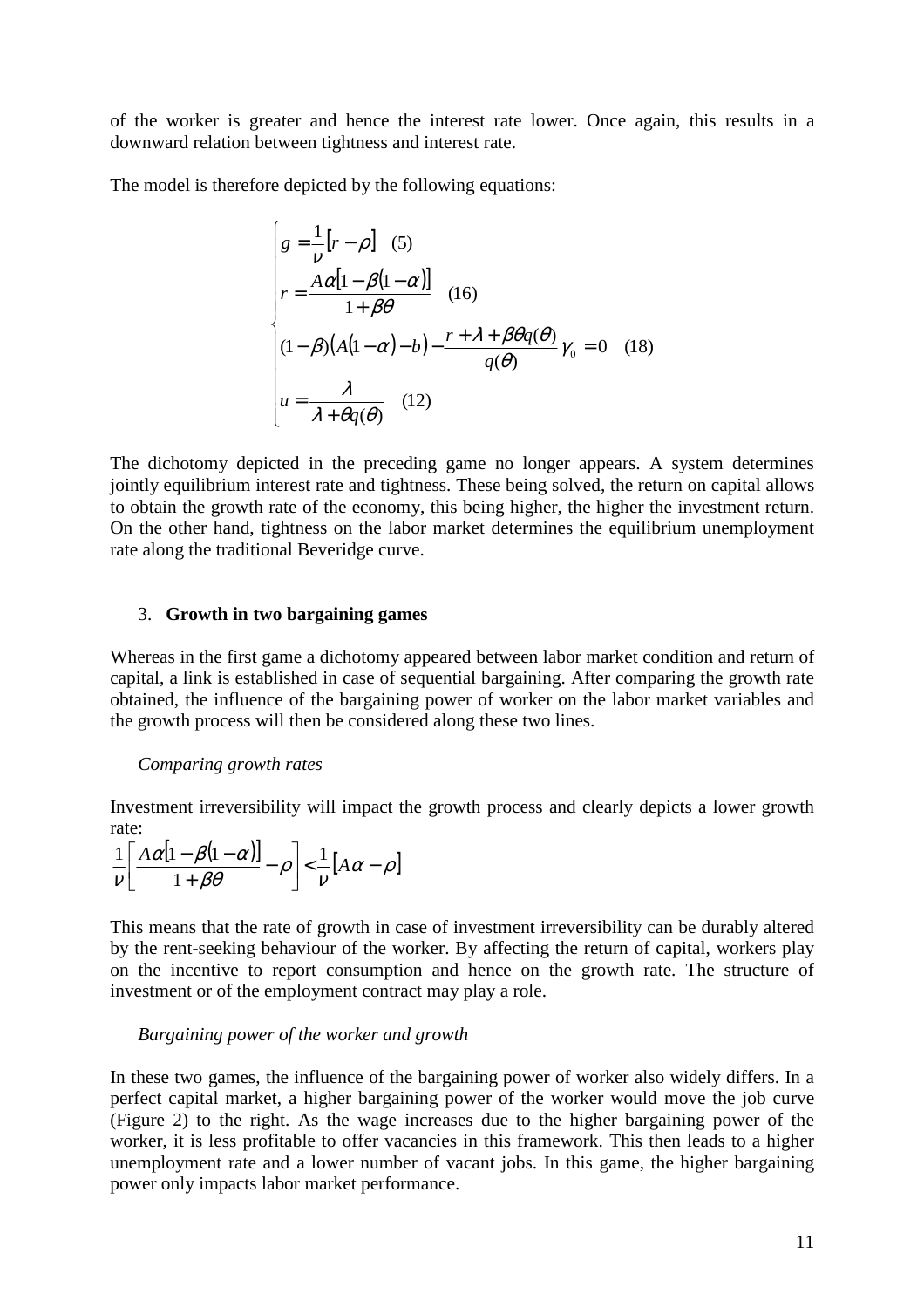

Fig. 2. The impact of an increased bargaining power on the labor market

In a case of investment irreversibility, a higher bargaining power for the worker will both affect employment and investment decisions as they both play on the capital equilibrium curve (KC) and the job creation curve in a case of investment irreversibility  $(JC<sub>2</sub>)$ . In this framework, what is the impact of a higher bargaining power of the worker ?

A higher bargaining power for the worker results in a lower tightness at a given interest rate. More bargaining power will increase the wage bargained and then decrease the opportunity to offer new vacancies. This then result in a move of the job creation curve  $(JC<sub>2</sub>)$  to the left in Figure 3. On the other hand, a higher bargaining power will also result in a lower interest rate as the rent-seeking effect of the worker might be increased. This moves the capital equilibrium curve to the left.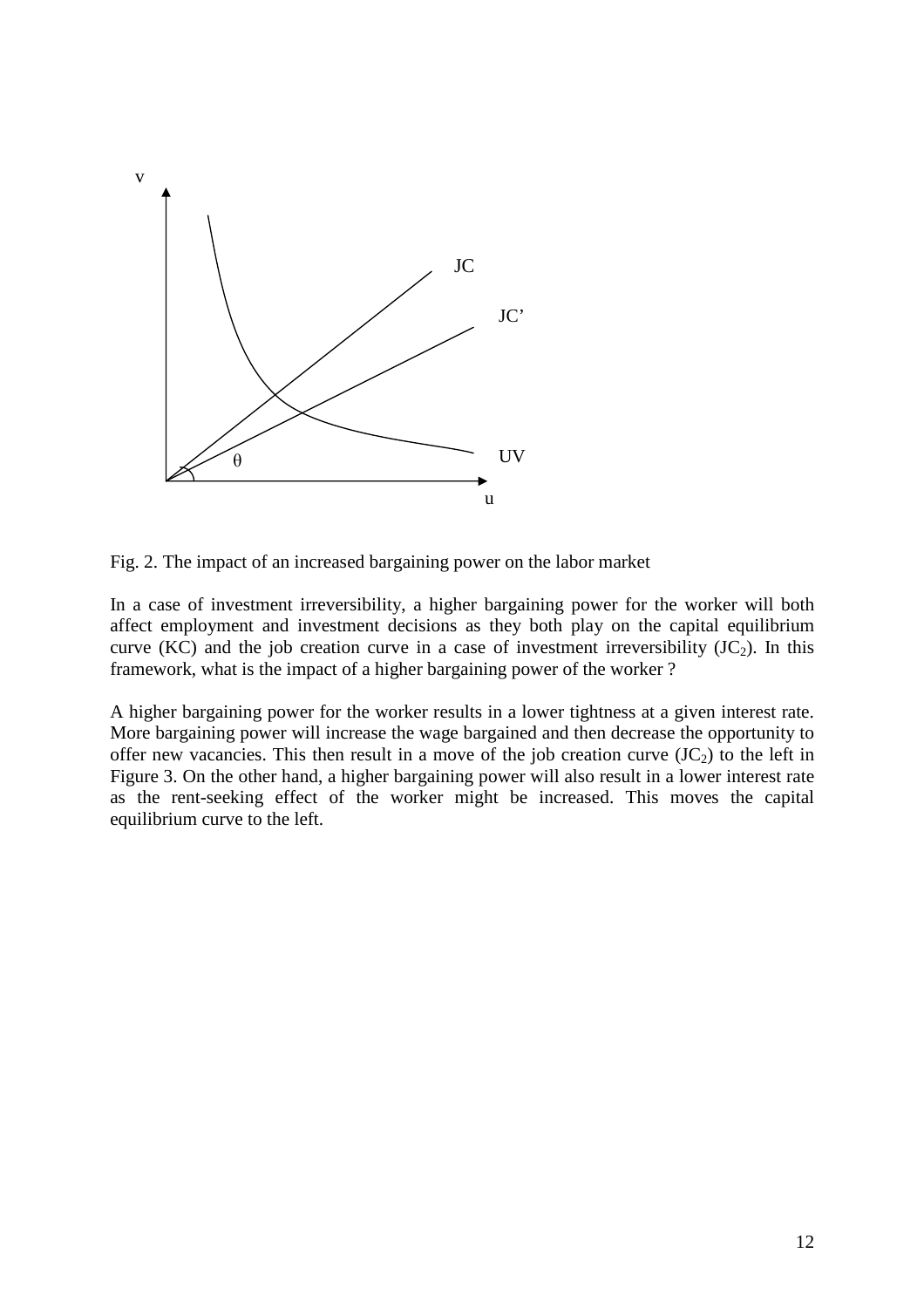

Fig. 3. Labor market and return of capital in a case of investment irreversibility

The result of this higher bargaining power is bound to lead to a lower tightness on the labor market but might be ambiguous on the interest rate.

- A higher bargaining power for the worker decreases the capital return as the rentseeking effect is reinforced
- At the same time, this higher bargaining power diminishes tightness on the labor market. This then tends to limit the appropriation effect which itself tends to increase capital return.

In a case of sequential decisions, the worker tries to extract the quasi-rent of capital. This effect is higher, the higher the bargaining power of the worker and the tightness on the labor market. As a higher bargaining power tends to decrease tightness, the total effect appears as ambiguous.

#### **4. Conclusion**

Economic performances depend on the bargaining structure. Two structures were considered in this paper differentiated by the sequence of investment and wage decisions. In a perfect capital market case, growth is being determined separately from the labor market conditions and does not depend on the bargaining power of worker. An investment decision determined before bargaining occurs induces an integrate functioning of the model. First the growth rate obtained is lower than the one obtained without sequential decisions. Investment structure or bargaining structures therefore matter on the long run economic performance of an economy. We also show that the bargaining power of the worker does not exhibit a clearcut effect on growth.